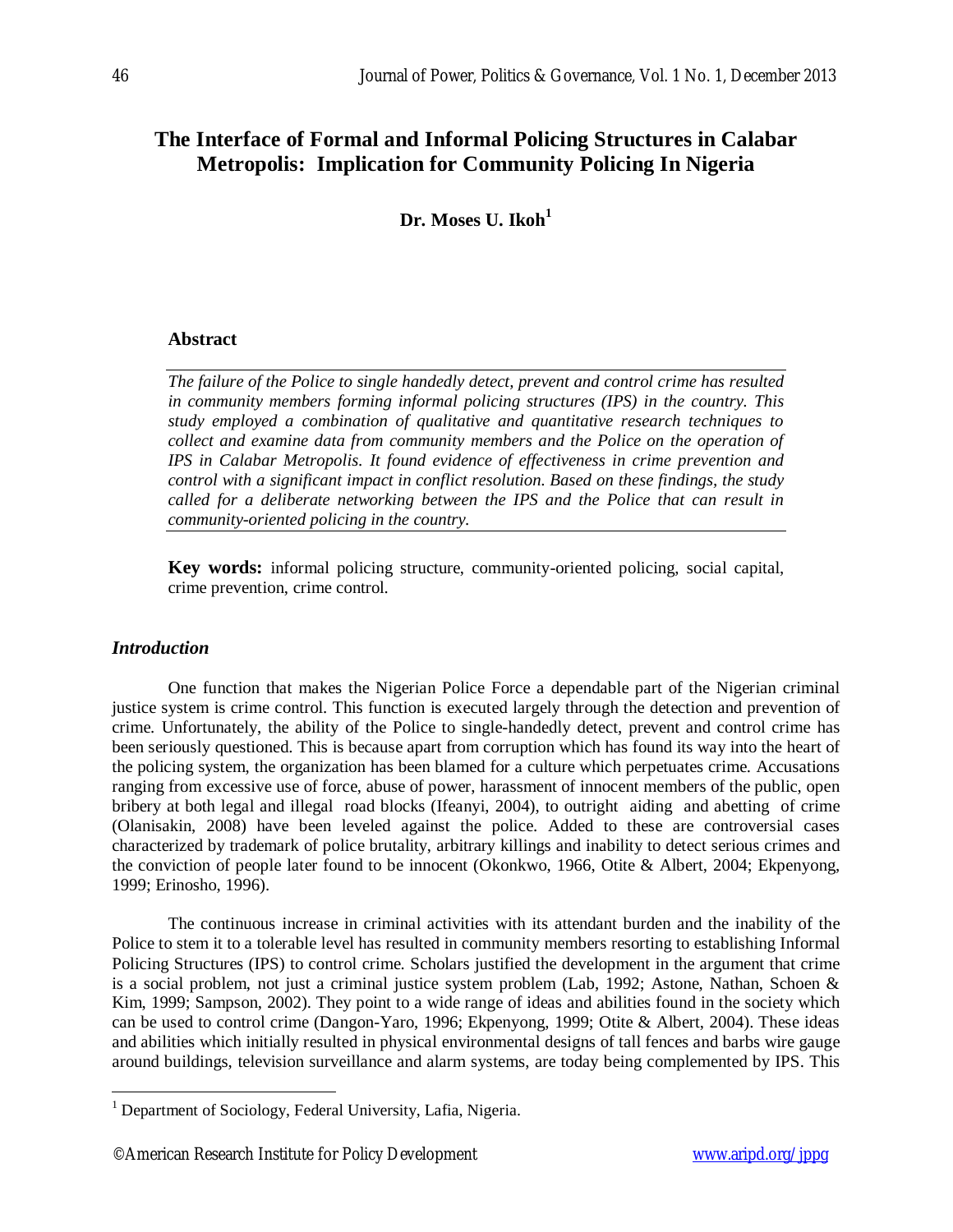IPS includes Neighbourhood Crime Watch Groups (NCWGs), Vigilante Groups (ViGs) and citizen patrols, among others.

Placing these informal and formal policing structures into a working scheme requires getting both community members and the police into a concerted partnership. It is anchored on the belief that when community members and the police join effort at ensuring safety and security in communities, it would reduce pressure on the police and free them up to face more serious crime and other schedule of mission. It could enhance a symbiotic relationship which can create a reassurance policing that recognizes the needs and concerns of the citizens and make them an integral part of its service delivery. But marrying the formal and informal culture of policing bring two contending problems to the fore: changing the citizens' perception of the police from the negative stereotypes of an implacably corrupt and anti-people police force to that of a police force that can and should be trusted; gaining knowledge of the availability and operation of the NCWGs and ViGs in the Metropolis, their usefulness in crime control, and their preparation to team up with the police as willing partner in crime control. The latter became the primary objective of this study.

As a necessary step, the study proposes three basic related questions: What need informs the emergence of IPS in the Metropolis and how effective and efficient are they in satisfying these needs? What differences exist in the critical functions of crime control between formal and informal police structures in the Metropolis; and how can these differences give way for a sustainable common objective of crime control in the Metropolis?

This study becomes significant in its exposure of the operation of NCWGs and ViGs in the Metropolis; and could provide a learning opportunity for both members of the police force and stake holders in the fight against crime. It could also help to reduce polarization in the argument for and against formal and informal policing structures by providing a process that could encourage interested and affected parties to cooperate with one another. Apart from these, the study seeks to provide a base line data that could provide a foundation for the emergence of effective community policing in the Metropolis.

Building closely on the theory of Social Capital, the study collects both quantitative and qualitative data from household heads, power elites and Police officers in Calabar Metropolis for analysis. It argues that a synergy between existing IPS and FPS can enhance effective and efficient realization of the objectives of community policing much more than the present arrangement of multiplication of police posts without community components. The study is presented in themes, starting with a brief explanation of the study area, reviews of related literature, and methods used for data collection and analysis. This is followed by the results of the study, discussions, conclusion and implications of the study for community oriented policing in Nigeria.

#### *Background and Study Area*

Calabar Metropolis is the capital of Cross River State of Nigeria. It is located in the South South geo-political Zone of the country between longitude 04°.57" North and 08°.21" East, South of the equator (Charles & Charles, 2004). It has a heterogeneous landscape with undulating surface spanning 427.05 sq. km, which terminates in Qua River at the eastern flank, Calabar River at the western and southern flanks, and at the evergreen forest belt of Ikot Omin dominated by rubber plantation in the northern flank. The estimated population of 459,695 people grows at the rate of 2.83 per cent yearly (NPC, 2006). For the purpose of political administration, the Metropolis is divided into two Local Government Areas: Calabar Municipality and Calabar South Local Government Area, with 10 and 12 political wards respectively. Each ward has an elected Councillor who represents it in the Local Government Council.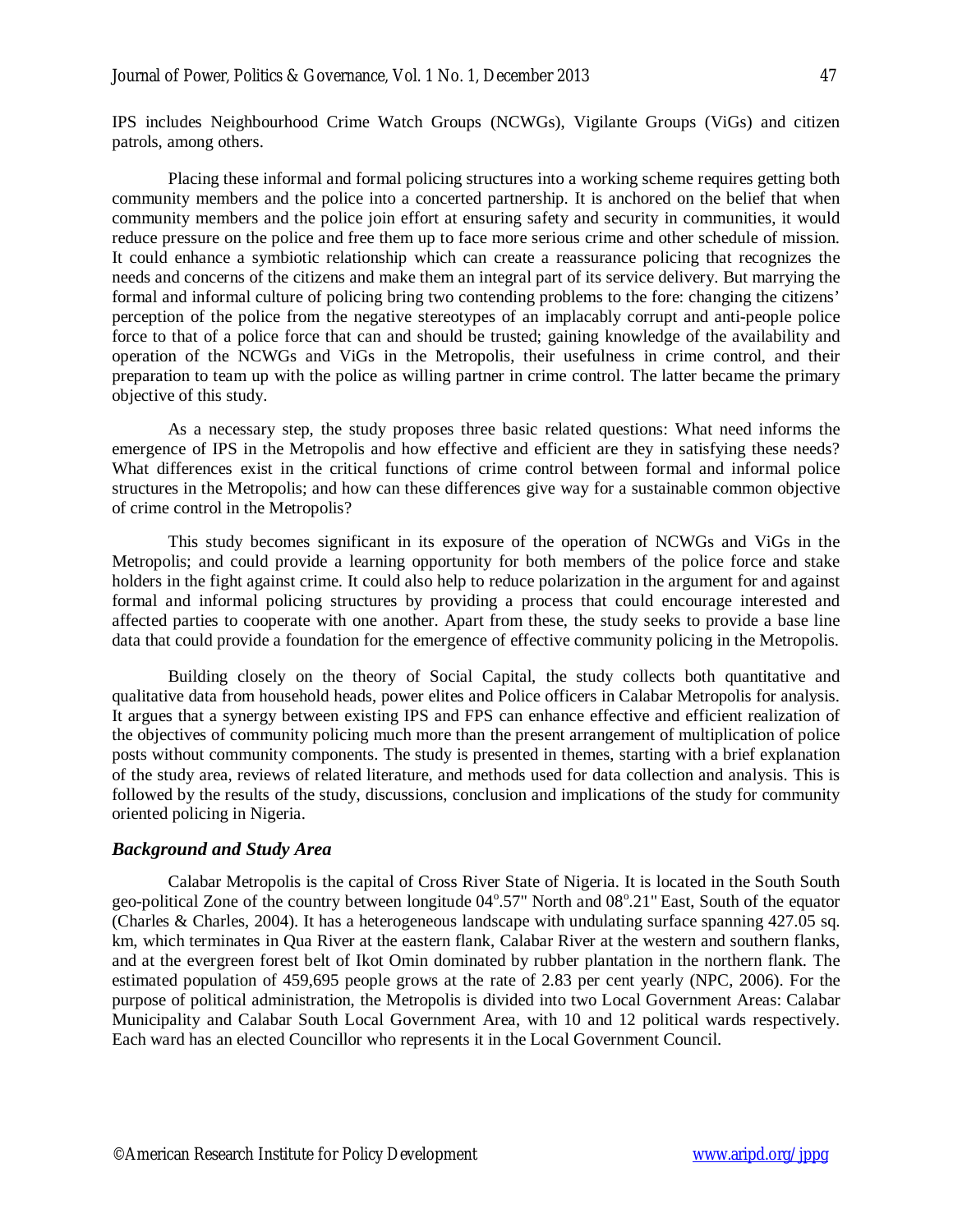Urbanization gained recognition as far back as 1891 in Calabar when the then British Colonial Government selected it as the seat of the Imperial Commissioner and Consul General of the Oil River Protectorate. From thence on, Calabar became not only a political capital but also the economic nerve centre as well as a commercial, religious and educational centre. Its fame brought immigrants that swelled the indigenous population of Efik, Quas and the Efuts (Aye, 1967). Today it has an Export Free Trade Zone with autonomous authority.

Within Calabar Metropolis several NCWGs and ViGs exist. They include the *Obutong* vigilantes, the *Ikot Nkebre* vigilantes, the *Mkparawa Efak* of Essien town, the *Ekori Inim* vigilantes, the *Ikot Ansa* surveillance team, the *Ikot Nta* vigilantes group of Ishie town, the *Diamond Youth* vigilante and the *Asari Eso* neighbourhood police. Others are the *Ikpa Eyop* vigilantes of ward 9, the *Double Smash* of Anantigha, the *Mkparawa Efak* of Jebs and the *Mkparawa Efak* of Afokang. These NCWGs and ViGs can be categorized into three: some consist of paid staff, both paid staff and volunteers, while some consist of purely volunteers. Sources of funding include compulsory and stipulated levy on landlords in the area. While rich landlords are bound by the compulsory levy, they are equally expected to contribute more than the average ones by way of free donations. Well-to-do tenants and residents of the neighbourhood also contribute based on appeal for free donations by the committee responsible for security in the area. The pooled funds are used for the payment of monthly wages as well as the acquisition of torchlights, batteries, whistles, raincoats and rain booths.

Calabar is the headquarters of the Zone 6 Police Command, with jurisdiction over Cross River, Akwa Ibom and Rivers States. Within the Metropolis, there is the State Police Command Headquarters at Diamond Hill, the Mobile Police Force Headquarters (Mopol II), and 8 police divisions, viz: Airport, Akim, Atakpa, Efut (Mbukpa), Federal Housing, State Housing, Uwanse and Ikot Enebong Police Stations. Each of the stations has its area of jurisdiction (patrol limit) from which it receives complaints from residents and attains to emergencies.

## *Literature and Theory*

The gap between officials' responses by the police to crime and public experience of crime is a major concern in many urban centers in Nigeria (Iroh, 2005). Crime and fear of crime have thus continued to rise. As the gap widen daily, it has become a major concern for urban governance (UNICJRI, 1998). This concern has recently resulted in a variety of community reaction to crime prevention. As Durkheim [1938, cited in Conklin (2001: 391)] argued, "crime is a behaviour that shocks the sentiments found in all healthy conscience. It offends shared sense of what is valued and often prompts collective reaction of people in their opposition to acts that violate the law". It is in this sense that crime enhances social solidarity within the community.

Collective-reaction engenders the formation of Social Capital (Lin, 1999). According to Astone, Nathan, Schoen and Kim (1999: 22) the phrase *social-capital* should best be used "when networks and local associations are being described as structures that might support collective action, enforce norms, generate expectations of reciprocity, or foster feelings of mutual trust". Social capital stresses investments that take the form of participation in local voluntary associations and formal institutions (Narayan and Pritchett, 1999). It creates networks of information exchange and links individuals together (Lin, 1999). As individuals establish social network tie within the neighbourhood, there is the creation of social bonding (Sampson, 2002) and community cohesiveness (Howell & Bentley, 1986; Poplin, 1979). One component of community cohesiveness focuses on the residents' ability to organize and cooperate to take action, while another component focuses on the availability of local leadership to get things done (Lackey, Burke & Peterson, 1987).

Various communities have adopted different strategies in attempt to create network to fight crime. Foremost among these strategies is the bringing together of neighbours and residents of an area to form "Neighbourhood Watch" (Lab, 1992).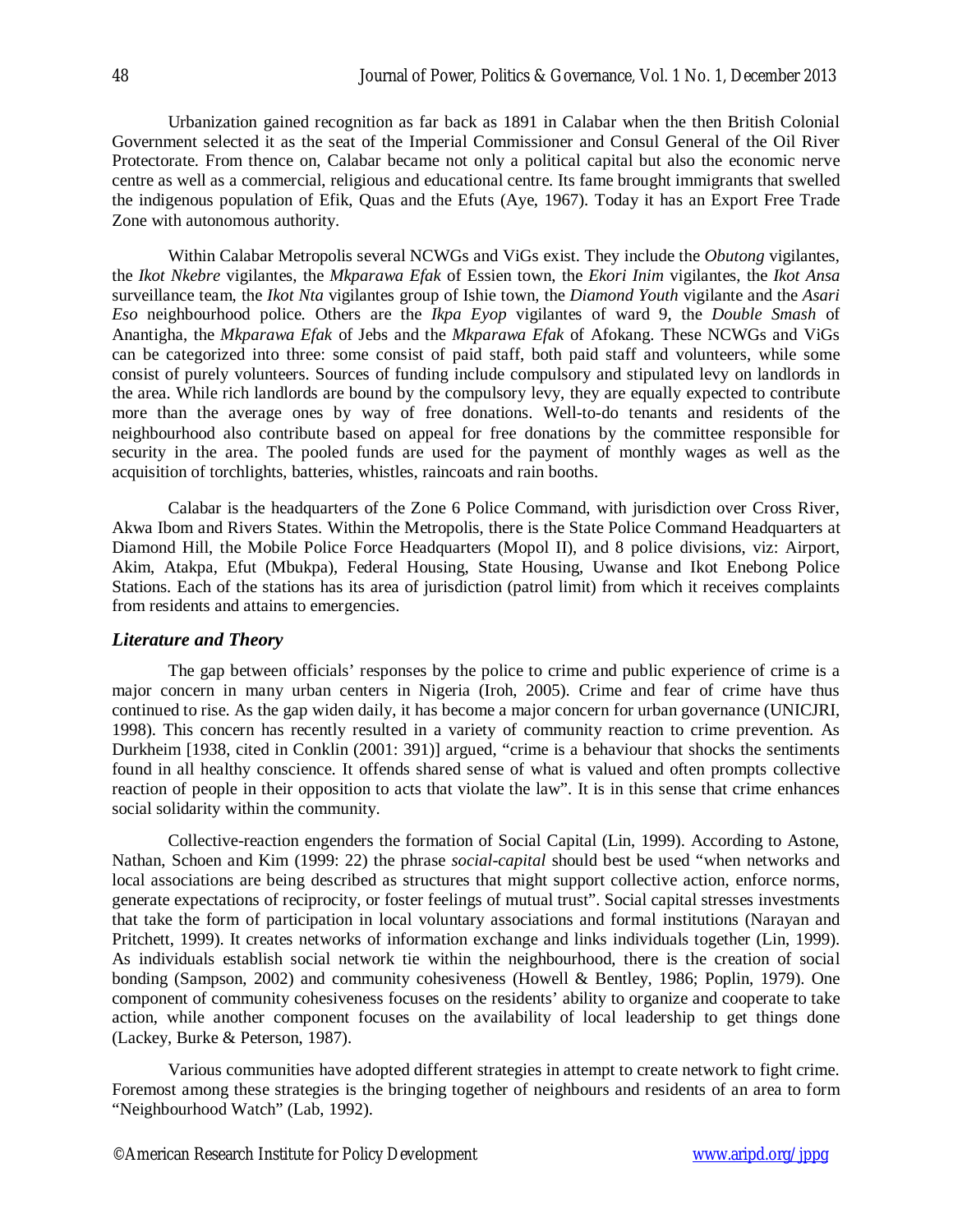Neighbourhood watch therefore, is not peculiar to Calabar Metropolis. It is a common feature found in high crime areas (Ekpenyong, 1999). Depending on the strategy adopted, members engage in a systematic patrolling of their neighbourhood. Dagon-Yaro (1996) presents information on one of the known neighbourhood watch associations in Kaduna, Northern Nigeria, called the *Yan Banga*. The organization made up largely of volunteers drawn from the community members, patrol streets and selected areas of the city in the night. Monthly levies are collected from the households located at these streets or areas for the payment of the *Yan Banga*.

The disbanded *Bakassi Boys* put together by the Association of Shoe –makers in Aba (Abia State) in 1998 also served as an example of Neighbourhood Watch. The success of the group in crime prevention in Aba led to the formation of a branch at Onitsha, one of the most lucrative cities for violent criminals in Eastern Nigeria. At Onitsha, the *Bakassi Boys* became the *Anambra Vigilante Group*, which received approval and financial supports from both the State Government and the Onitsha Market Traders Association (OMATA). An empirical work on the operations and patrols of the *Bakassi Boys* has been extensively analyzed by Fasole (2003). In his analysis, Etim (2001: 5) observes the positive impact of the vigilante group to include a drop in "violent crime rates in Aba and Onitsha and a surge in the crime rate of adjourning States of Edo, Delta and Rivers", suggesting the relocation of criminals.

In Western Nigeria, the Odua People Congress (OPC) provides a good example of a massive organization of neighbourhood crime watch (Otite and Albert, 2004). Recruitment into OPC in Lagos is done in every ward (the smallest political unit). After recruitment, the boys are trained through seminars and workshops, during which time the dangers of selling out or collaborating with criminals are stressed. Ifeanyi (2004) reports positive result of OPC operation in many areas of Lagos and agues that these were signs of increased community cohesion and territoriality.

Elsewhere, the success of Neigbourhood Crime Watch in bringing residents of the area and the police officers together in a mutual problem-solving relationship has been lauded. Criminals caught are handed over to the police (Sampson, 2002). Although such evaluations did not show any reduction in crime and the extent of residents' participation in terms of numbers of neighbourhood groups and the number of participants in those groups, it increased public awareness of crime and engendered symbiotic relationship between residents and the police (Ifeanyi, 2004).

In July 2004, the Nigerian Police introduced the idea of community policing (NPF, 2004:3). The approach includes a variety of innovative programmes: Establishment of police posts that can provide walk-in reporting of crime, distribution of crime prevention and operation information, identification information, recruitment and holding meetings with neighbourhood watch groups and other local organizations, and coordination of door-to-door activities of beat patrol officers. A direct police-citizen's contact programme, which would assigned officers to visit residents and elicit information about their fears, provide follow-up assistance, encourage citizens to become involved in neighbourhood watch and distribute crime-prevention information.

The assumption is that "community policing" will increase residents' satisfaction with their neighbourhood, and reduce their fear of personal victimization, as well as crime in the community. Besides, personal knowledge of the officers would enhance the citizen's decision to call the police and become involved in the legal system.

## *Method of Data Collection*

The study employs a survey method which targeted the households head, community leaders, and the police. Two types of data gathering instruments were used, viz: interview and questionnaire. The two local Government areas (LGAs) that make up the Metropolis have 22 political wards (12 wards in Calabar South LGA and 10 in Calabar municipality). These wards provided the units of research and analysis. Here a ward means more than a representative convenience for election into the local government council.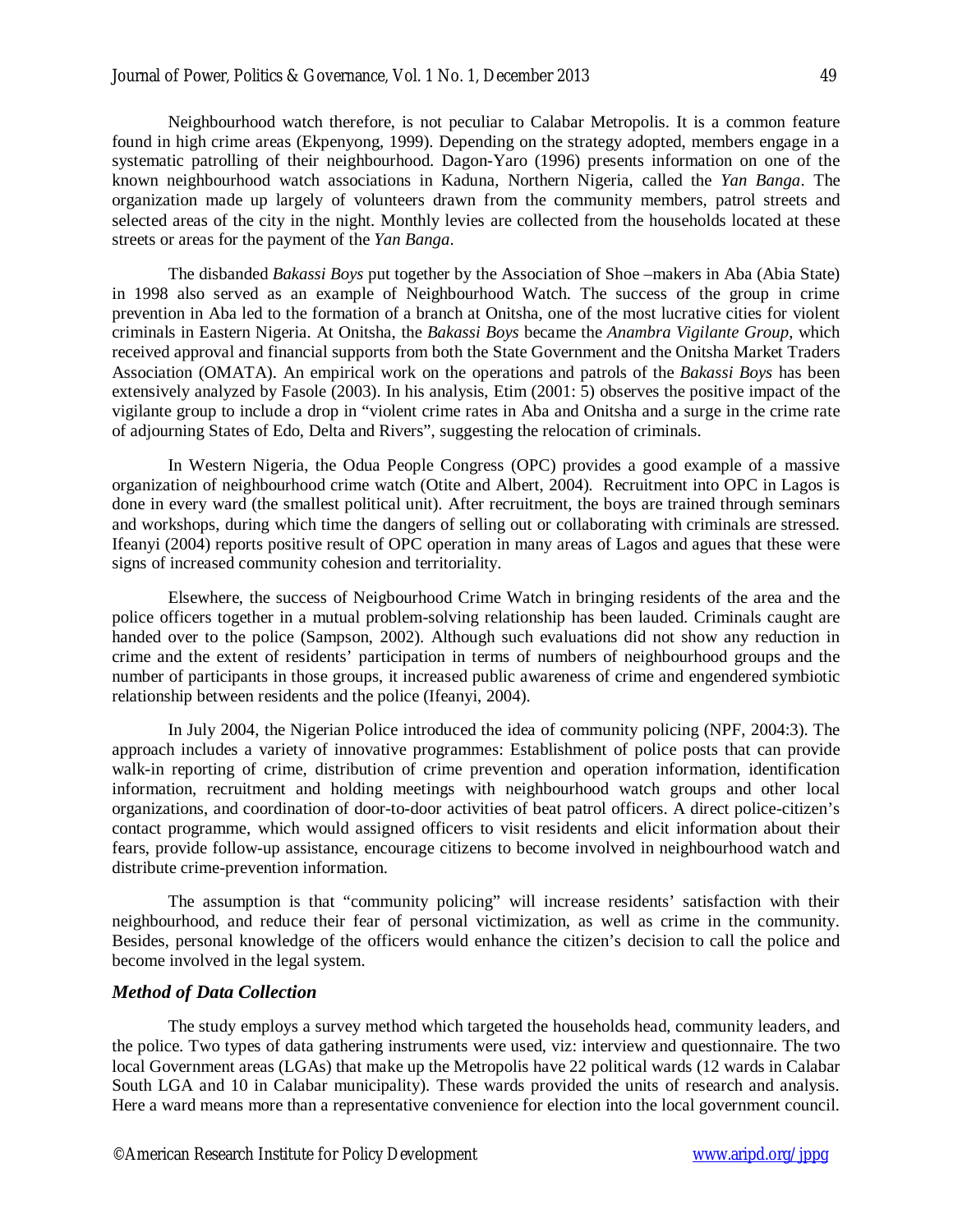It is a community where people express the majority of their ties to other people, their work and their network of friends and families. The leadership does not come from the elected councilors alone. The village heads, clan heads, paramount rulers, youth leaders and the power elites, variously contribute in providing leadership.

In order to serve the comparative purpose of the study 6 political wards with IPS and 6 without IPS were included in the study. Fifteen questionnaires were systematically administered on households' head in each of the 12 wards. After systematically drawing out the target houses based on the street numbering in each wards, we moved from door to door asking after the household head. Where the household head was absence, an appointment for a repeat visit was made based on suggested convenient time by the wife or children. In compounds where more than one household lived, we administered questionnaire on the oldest resident. A total of 180 questionnaires were administered on household heads in the study area.

Apart from socio-demographic characteristics, respondents were asked to identify the availability of the IPS and type of IPS available in their wards, sources of fund for their operation and the relationship of IPS with the police. The "availability of informal policing structure" (AIPS) and "non-availability of informal policing structure (NIPS) were constructed with dichotomous scale:  $0 =$  NIPS;  $1 =$  AIPS. Respondents were thereafter asked about their experiences with crime of assault, robbery, rape, murder, kidnapping, burglary, theft, fighting by *area boys* and snatching of handbags within the ward. Experience with a particular crime was a dichotomized variable and coded as  $0 =$  have no experience,  $1 =$  have experience. Respondents were also asked about IPS activities and schedules, such as: only patrolled at night, only patrolled during the day, patrolled during the day and night, provide security in the market, arrest and detain suspects, arrest but handover suspects to police, settle disputes and disagreements. Each question carries a respond of yes/no (Y/N) measures as  $Y = 1$ ,  $N = 0$ . In order to evaluate police attitude toward community members and complaints lodged by community members a 5-point Likert scale, which ranged from strongly agree = 5, agree = 4, uncertain = 3, disagree = 2, and strongly disagree = 1, was used.

For qualitative data, each councilor representing the wards with IPS was asked to provide a list of five leaders including two extended-family heads, one youth leader and two power elites. These five leaders in addition to the Councillor constituted a focus group discussion in their wards. In all 6 FGDs were held. Each discussion session covered reasons for setting up IPS, their satisfaction or otherwise with IPS activities and the willingness of the community to collaborate with the police on security and crime control. Each FGD session was tape-recorded and transcribed for content analyses.

Additionally, the Divisional Police Officers (DPOs) in the eight Police Divisions in the Metropolis were used for key informant interview (KII). The purpose was to examine their operational constraints in the Metropolis, knowledge of the existing IPS, the usefulness or uselessness of the IPS and the police willingness to collaborate with them for the purpose of crime detection, prevention and control in the Metropolis.

## *Data Processing and Analysis*

Initially all data were entered into Microsoft Excel and cross-checked for errors. The sample was stratified into wards with IPS and wards without IPS. Thereafter, they were analyzed using the Statistical Package for Social Sciences (SPSS) for Window. Several statistical methods were used. T-test was used to test the difference between means scores. We also employed the Chi-square cross-tabulation to examined socio-demographic differences, fear of crime and victimization. Next, logistic regression was used to determine the rate of crime victimization and fear. Adjusted odds ratios are reported.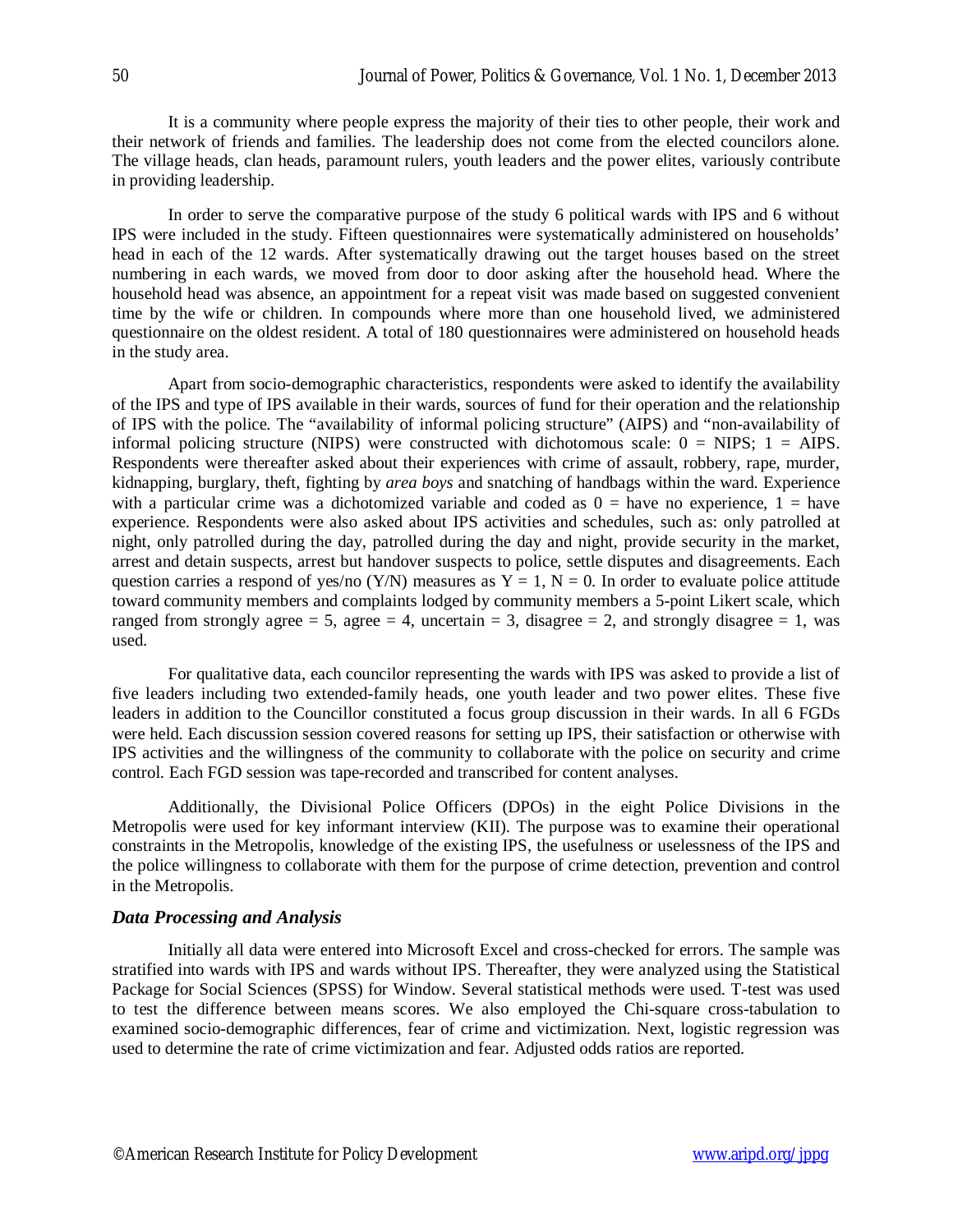#### *Results*

#### **Socio-demographic characteristics**

Table 1 shows the socio-demographic characteristics of respondents and the time spent to reach the nearest police station or post. Chi-square analysis indicated no significant differences across the wards at  $p < 0.05$  level. For instance, the age differences of the respondents was  $X^2$  (8, N = 180) = 12.85, p = 0.1170, while education was  $X^2$  (4, N = 180) = 2.64, p = 0.6199. Majority of the respondents were civil servants, traders and self employed businessmen and women  $[X^2 (6, N = 180) = 3.75, p = 0.7144]$  who using the usual means of transport could reach the nearest police station or post between  $10 - 30$  minutes  $[X^2(2, N = 180) = 3.77, p = 0.1521].$ 

#### **Police attitude toward community members**

The nearness to Police station or post did not suggest easy accessibility to the police. As shown in Table 2. Respondents evaluation of police attitude to community members revealed a low mean rating of 2.27 (SD = 1.07) on police response to urgent calls. Such low rating found common cord in respondents' evaluation of police relationship with complainants ( $\xi = 2.93$ , SD = 1.12). Similarly, respondents believed that police were discriminatory in the discharge of their functions ( $\xi = 2.23$ , SD = 1.12).

Respondents' evaluation of the existence of police working relationship with others to improve security and access to justice was rated high ( $\xi = 3.26$ , SD = 0.98). Unfortunately, the use of such feed back information when deciding police priorities was rated low ( $\xi = 2.53$ , SD = 1.12). Police respect of citizen's right was also lowly rated ( $\xi = 2.89$ , SD = 0.86). Such findings can have negative impact on the level of trust between community members and the police.

#### **Experience of personal and household crime victimization and fear**

Table 3 presents Chi-square results of a comparison of respondents' experience of personal and household crime victimization and fear of crime in wards with IPS and wards without IPS. Significant differences were observed. Respondents in ward without IPS were more likely than respondents in wards with IPS to experience assault victimization  $[X^2(1, N = 180) = 14.15, p < 0.05]$ , armed robbery victimization  $[X^2(1, N = 180) = 18.13, p < 0.05]$ , the ft victimization  $[X^2(1, N = 180) = 14.10, p < 0.05]$ , and fighting by area boys  $[X^2(1, N = 180) = 7.38, p < 0.05]$ . Subsequent analyses were not significant, but burglary victimization  $[X^2(1, N = 180) = 0.51, p = 0.4732]$ , and rape victimization  $[X^2(1, N = 180) = 1.62,$  $p = 0.2025$  were more common in communities without IPS than communities with IPS.

A comparison of respondents' fear of crime in wards with IPS and wards without IPS indicated significant differences in the fear of armed robbery  $[X^2(1, N = 180) = 17.49$ ,  $p < 0.05$ ], burglary  $[X^2(1, N = 180) = 17.49$  $= 180$ ) = 85.59, p < 0.05], and theft  $[X^2(1, N = 180) = 42.26$ , p < 0.05]. In all, respondents in wards without IPS were more likely to report fear of crime than respondents in wards with IPS.

This finding suggests that respondents who did not directly experienced crime victimization may through conversation with friends and neighbours who were victims developed fear about such crime. Fear thus generated vicarious victimization, especially in wards without IPS.

A logistic regression analysis constructed to predict the rate of crime victimization and fear across the wards revealed that respondents in wards with IPS were less likely to experience armed robbery victimization than assault ( $OR = 0.11$ ,  $CI = 0.11$ -0.52) as compared to respondents in wards without IPS who were 1.20 times likely to be robbed than being assaulted ( $OR = 1.20$ ,  $CI = 0.64-2.25$ ). When burglary was considered as the response variable, findings showed that respondents in wards with IPS had odds of burglary victimization that were 25 per cent higher than assault victimization (OR = 1.25, CI = 0.55-2.85).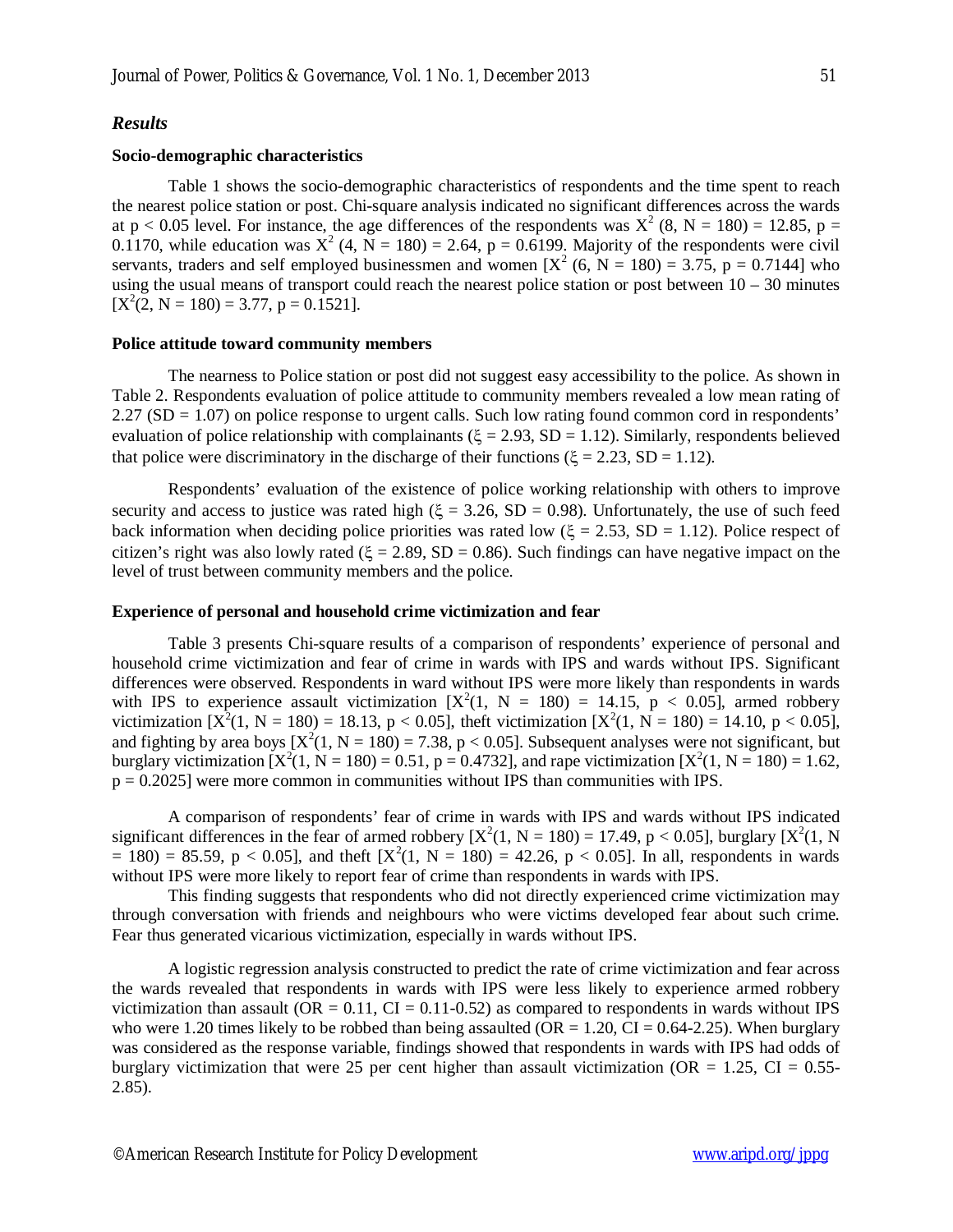Surprisingly, respondents in wards without IPS were 56 per cent less likely to experience burglary victimization when compared with assault (OR =  $0.44$ , CI =  $0.22$ -0.58); suggesting either the reinforcement of lock at home or close watch at home during the day when most burglary occur in the metropolis (Ikoh & Charles, 2010). The odds of theft, fighting by area boys and snatching of handbags victimization were elevated in all the wards studied. Respondents from wards without IPS had significant increase in snatching of handbags that was 2.58 times higher than assault victimization (OR =  $2.58$ , CI = 1.50-5.55).

Logistic regression coefficient for fear of crime showed that fear of murder and rape was negligible across the wards. Other than these, increased odds of fear for all crimes considered in the study were observed in wards without IPS. For instance, respondents in wards without IPS were 22.15 times likely to experience fear of armed robbery than assault (OR = 22.15, CI = 9.15-52.55). Similarly, fear of burglary was 11.38 times higher than fear of assault ( $OR = 11.38$ ,  $CI = 5.32-24.70$ ). As in prior analyses, the crime of theft, fighting by area boys and snatching of handbags significantly increased fear in the wards without **IPS**.

#### **Activities of informal policing structure**

Respondents' rating of the activities of IPS was mixed. As shown in Table 5, many of the Neighbourhood Watch Groups (NWGs) patrolled during the night hours ( $N = 82$  or 91.1%) and very rarely during the day ( $N = 4$  or 4.4%). Although respondents acknowledged the use of IPS to provide security in markets ( $N = 16$  or 17.8%), it was not common in many of the wards ( $N = 74$  or 82.2%). Majority of the respondents ( $N = 84$  or 93.3%) acknowledged IPS role in arresting and handing over of suspects to the police. They also settled disputes and disagreements brought to them by community members ( $N = 19$  or 21.1%).

Opinion differs when accusation often leveled against IPS members were tested. Extortion of money from community members ( $N = 15$  or 16.7%) and taking of bribe to released suspects ( $N = 17$  or 18.9%) were acknowledged by very few respondents. Influential members of the community as well as the power elites "sometimes" used IPS members to make arrest  $(N = 48 \text{ or } 53.3\%)$  and intimidate political opponents ( $N = 30$  or 33.3%).

## *Discussion*

Our findings revealed attitudes of police towards community members that left much to be desired. Such attitude included refusal to respond to urgent or distress calls, poor relationship with complainants, inability to take account of public opinion when deciding police priorities, lack of respect for citizens' rights, and differential treatment of community members. The consequences of police inability to respond to urgent calls by community members and poor relationship with complainants are many.

They include anger, disappointment (Alemika, 2003), and in the face of criminal attack, helplessness (Ekpenyong, 1999). Such consequences must have prompted reaction by community members in the formation of IPS. As respondents narrated during focus group discussions:

> We needed to take our destiny into our hands. Robbery attack in our ward was becoming a weekly event and even when we reported to the police, nothing was done about it. It was as if they were subtly supporting their operations..... was woken up one night with a loud bang on my door…I knew it was them (robbers), so I locked up myself in the toilet and called the police. They collected my address and promised to come immediately. They never; not even after the criminals had dealt with me and left. (FGDs in wards 3 and 9)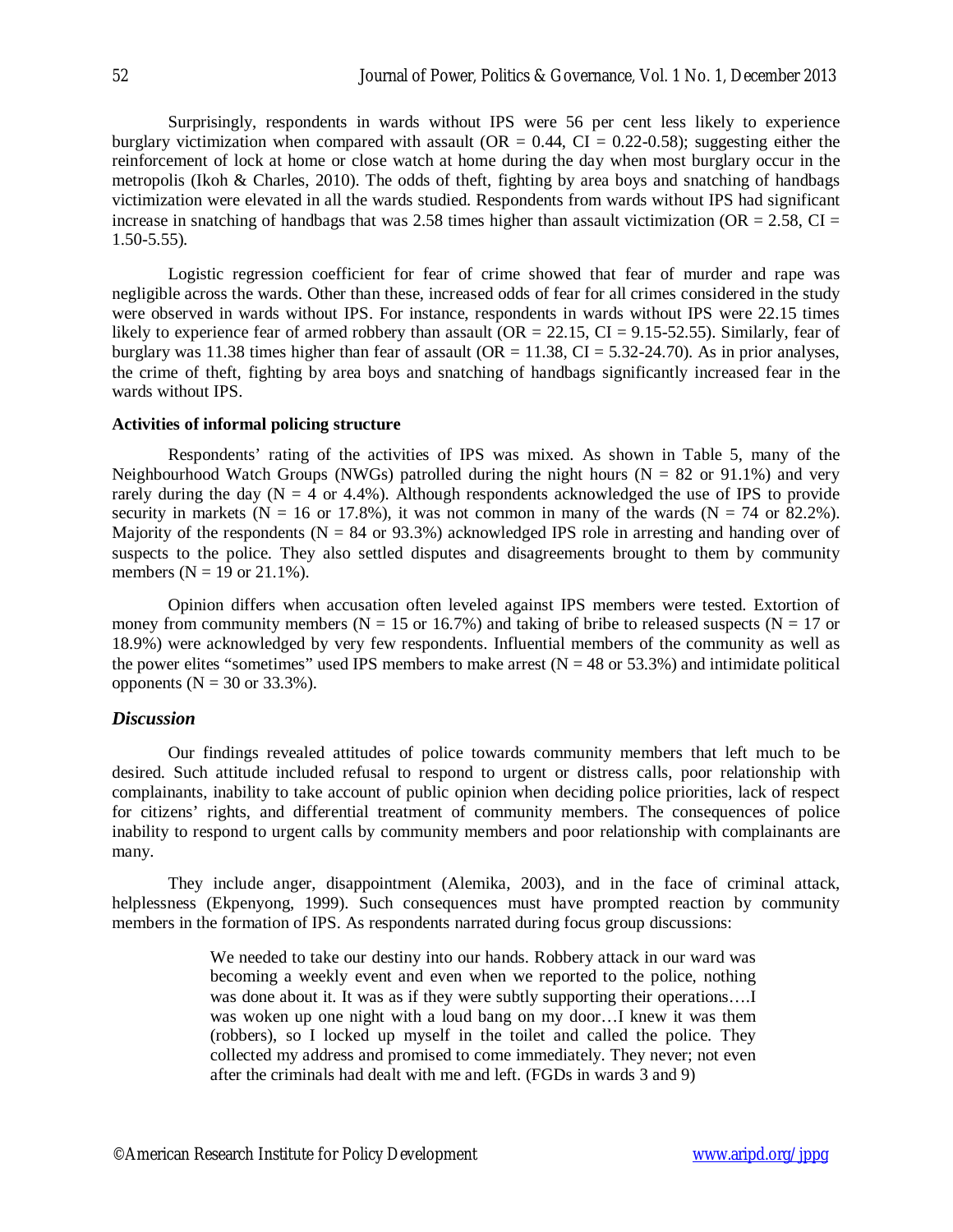The common excuses given by the police when they received emergency calls included: no operation vehicle; no fuel in the operation vehicle; the driver is not on duty; our operation vehicle is bad. In such instances, the caller must be prepared to pay for fuel expenses or a hired vehicle. In the absence of such assurance, the service is denied. Complainants who reported cases to the police station were asked to pay for the opening of case-files and provide logistics for the investigation police officer (IPO) to effect the arrest of suspect(s) involved in the case. When the case is finally disposed off, the complainants are also asked to pay for the closure of the case-files. Although these payments are not official, those who are unable to make such payment may have their cases suffer unnecessary delay or the suspects in such cases may surreptitiously pay their way and walk out free (Ikoh & Charles, 2010).

A comparison of respondents' experiences of personal and household crime victimization in wards with IPS and those without IPS confirmed the effectiveness of IPS in checkmating crimes like assault, robbery, petty theft and fighting by area boys. The result also showed a reduction in the fear of crime in communities with IPS as against communities without IPS. This is not surprising, as Conklin (2001) found elsewhere, crime rates are low in communities that are socially integrated, because attainment of individuals to one another reduces crime by strengthening everyone's stake in the Community. The surveillance of behaviour by IPS is more likely to reduce crime by increasing the fear of being observed, reported and arrested (Omaogbehin, 2004). In this study, the reduction in crime victimization and fear generated a multiplier effect. It strengthened community ties among residents as members come to know they can control crime on their own. It also increased night life in the area, which in turn boosted businesses in the entertainment industries. Because of the perceived safety, many tenants were looking for houses in these wards and landlords tended to have hiked the rents.

The following reports by participants during FGDs helped to illustrate the effects of IPS on fear of crime:

> I used to go to bed early, yet with the fear of armed robbers coming in the night. During the day, walking alone was another problem because of fear of being assaulted by the area- boys, who may snatch your bag looking for handset (phone) and money....These fears are no more. (A 42 year old, married woman).

> There were certain areas in our ward that you cannot enter in the night. Women who missed their ways into the areas were always raped. Bad boys from other areas used to come there and smoked Indian hemp (marijuana)…the funny thing was that the police knew about these criminal activities and were not doing anything about it….Today you can move there freely in the night. (A 52 year old man, community leader).

> We pay for the security that we are enjoying here. It is an additional burden, but far better than living in fear. The *Ikpa Eyop boys* (vigilante group) know how to smoke out the criminals. It is difficult for any criminals to come from outside and operate here successfully, except there is an insider. (FGD, ward 9).

Beside crime prevention and control, the inability of the police to meet the security needs of community members resulted in many of them seeking the intervention of the IPS in the settlement of disputes and disagreements.

Unlike the police, disputants were not asked to give money to open case-files or close case-files. Community members were being reconciled with the sole aim of promoting the bond of productive coexistence in the community.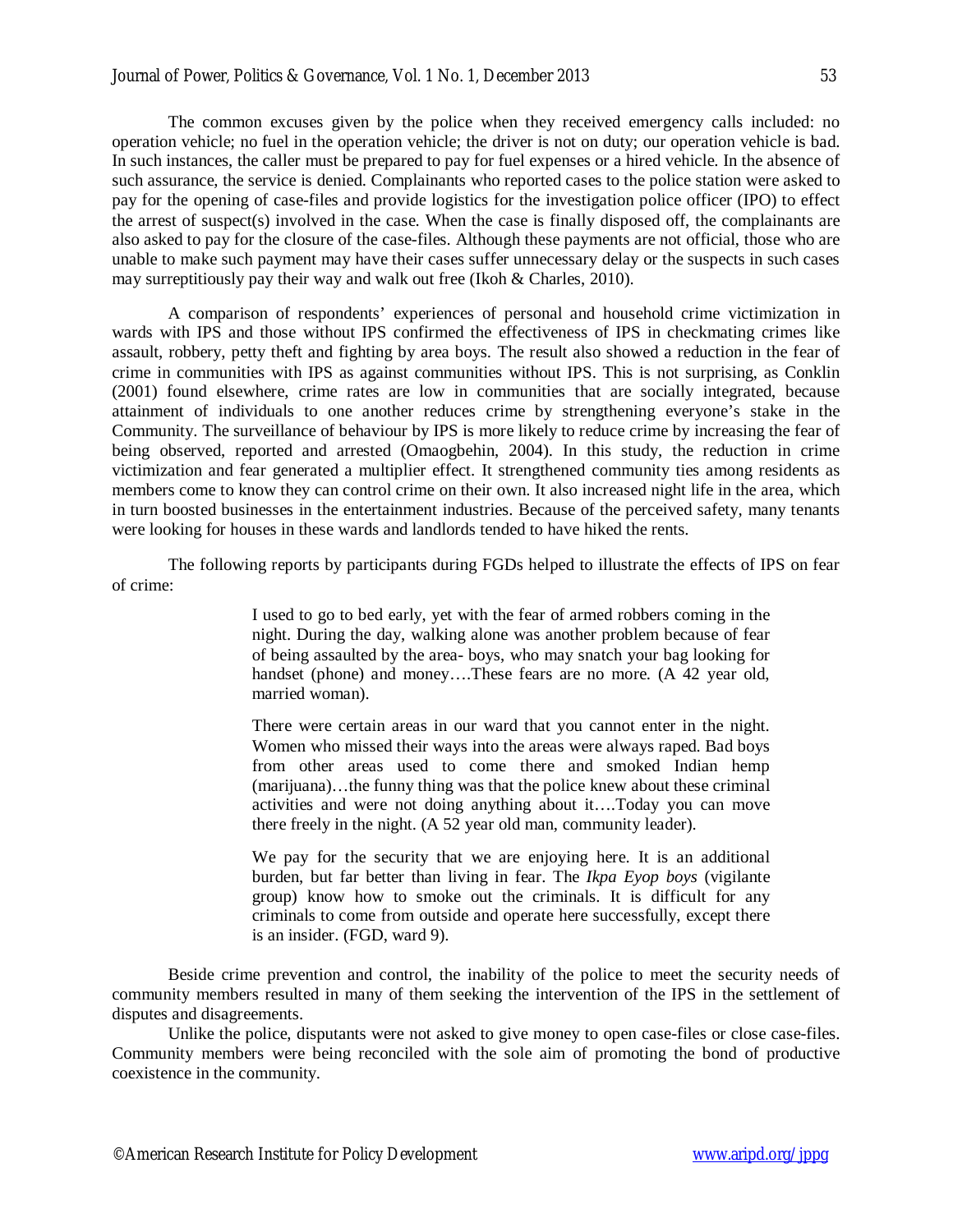However, a logistic regression analysis predicting the odds of victimization and fear showed that all the nine types of crimes tested in this study were still sources of worry in the Metropolis, although the odds were less elevated in wards with IPS.

Most IPS work in the night, while crime like burglary, assaults, theft and snatching of handbags may be committed during the day. Other than this, emerging crime in the Metropolis like kidnapping and the sophistication that it entails, is beyond the control of vigilante members whose working tools are less sophisticated. Efforts of the IPS have to be complemented if crime is to be effectively controlled and prevented in the Metropolis.

The police acknowledged the role of the IPS in the arrest and handing over of suspects to them, but argued that most arrests were based on suspicions that are not recognized by law:

> Some of them (IPS) would bring suspects to us on accusation of stealing. But when we asked them to bring the exhibits associated with the theft, they will not produce them…yet they want us to take the cases to the court. (KII with Police DPO, age: 57years, male).

> The IPS are playing important role in the fight against crime. Their information is always useful, but some of them would not volunteer information except you give them money….They also take bribe to release important suspects. (KII with DPO, age: 48 years, male).

The willingness of the IPS members to be involved in the legal system is in line with the Police strategy of community policing and should be encouraged.

## *Conclusion*

In this study we found that IPS was not only providing security in their communities but was also handing over suspects apprehended for crime to the police. These findings have two implications. One is the issue of crime displacement. While some of the criminals arrested by IPS have been handed over to the Police, others have relocated; and criminals that used to come to the area for operation have turned their attention to elsewhere. This may explain the elevated odds in crime victimization and fear in communities without IPS.

Another implication is the need for a collaborative policing, a sort of the Formal Policing Structure (FPS)-and Informal Policy Structure (IPS)-based networks. The social capital theory provides a robust foundation for the explanation of the usefulness of such collaborative network. From the analysis of the findings of this study police remains an integral part of the community, and could be reached between 10 – 30minutes duration. But such short duration did not encourage interaction between the police and majority of the people. Social capital is strengthened by "intergenerational closure" of individual social network (Coleman, 1988; Gephart, 1997; Sampson, 2002). Here network closure could occur when the police come to know members of the IPS and their activities, and encourage exchange of information. Closure becomes facilitated by the presence of formal association, and could enhance trust and participation (Harriss, 2002). The existence of such association generates complex feedbacks and path dependencies that can be significant in the fight against crime and criminality.

It suggests a synergy which if institutionalized between the IPS and FPS can effectively checkmate crime to a tolerable level in the Metropolis.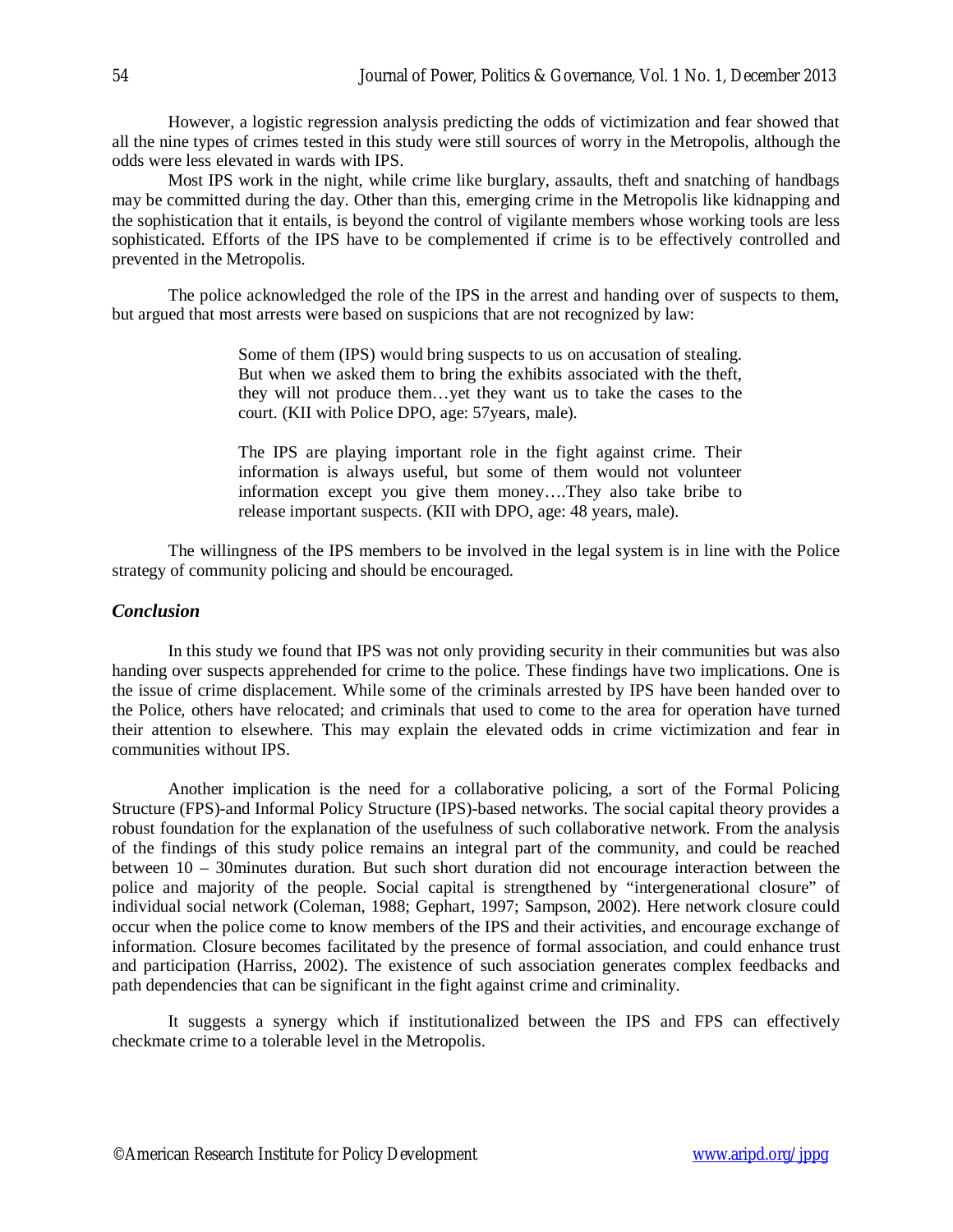| Variables                 |                | Respondents with | Respondents              |      | Chi square test |                          |         |
|---------------------------|----------------|------------------|--------------------------|------|-----------------|--------------------------|---------|
|                           |                | <b>IPS</b>       | without IPS              |      |                 |                          |         |
|                           |                | $N = 90$         | $N = 90$                 |      | $X^2$           | df                       | P Value |
|                           | N              | $\%$             | $\mathbf N$              | $\%$ |                 |                          |         |
| Age (Years)               |                |                  |                          |      |                 |                          |         |
| $\leq$ 25                 | $\sqrt{2}$     | 2.2              | $\overline{4}$           | 4.4  |                 |                          |         |
| $26 - 30$                 | 6              | 6.7              | 9                        | 10.0 |                 |                          |         |
| $31 - 35$                 | 9              | 10.0             | 14                       | 15.6 |                 |                          |         |
| $36 - 40$                 | 13             | 14.4             | $\tau$                   | 7.8  |                 |                          |         |
| $41 - 45$                 | 17             | 18.9             | 12                       | 13.3 |                 |                          |         |
| $46 - 50$                 | 19             | 21.1             | 11                       | 12.2 |                 |                          |         |
| $51 - 55$                 | 12             | 13.3             | 8                        | 8.9  |                 |                          |         |
| $56 - 60$                 | $\, 8$         | 8.9              | 14                       | 15.6 |                 |                          |         |
| $\geq 61$                 | $\overline{4}$ | 4.4              | 11                       | 12.2 | 12.85           | $8\,$                    | 0.1170  |
| <b>Marital Status</b>     |                |                  |                          |      |                 |                          |         |
| Married                   | 53             | 53.9             | 56                       | 62.2 |                 |                          |         |
| Single                    | 19             | 21.1             | 14                       | 15.6 |                 |                          |         |
| Divorced                  | 6              | 6.7              | 12                       | 13.3 |                 |                          |         |
| separated                 | $\tau$         | 7.8              | $\overline{4}$           | 4.4  |                 |                          |         |
| Widow/widower             | 5              | 5.6              | $\overline{4}$           | 4.4  | 3.77            | $\overline{\mathcal{A}}$ | 0.4381  |
| <b>Religion</b>           |                |                  |                          |      |                 |                          |         |
| Christianity              | 84             | 93.3             | 81                       | 90.0 |                 |                          |         |
| Islam                     | 6              | 6.7              | 9                        | 10.0 | 0.65            | $\mathbf{1}$             | 0.4145  |
| <b>Educational status</b> |                |                  |                          |      |                 |                          |         |
| <b>Incomplete Primary</b> | $\mathbf{2}$   | 2.2              | $\overline{\mathcal{A}}$ | 4.4  |                 |                          |         |
| Complete primary          | 6              | 6.7              | 8                        | 8.9  |                 |                          |         |
| Incomplete secondary      | 12             | 13.3             | 11                       | 12.2 |                 |                          |         |
| Complete secondary        | 25             | 27.8             | 31                       | 34.4 |                 |                          |         |
| Tertiary                  | 45             | 50.0             | 36                       | 40.0 | 2.64            | $\overline{\mathcal{A}}$ | 0.6199  |
| Occupation                |                |                  |                          |      |                 |                          |         |
| Pensioner                 | $\overline{4}$ | 4.4              | $\boldsymbol{7}$         | 7.8  |                 |                          |         |
| Banking                   | 5              | 5.6              | 8                        | 8.9  |                 |                          |         |
| Civil servant             | 26             | 28.9             | 20                       | 22.2 |                 |                          |         |
| Farming                   | $\,8\,$        | 8.9              | $\mathfrak s$            | 5.6  |                 |                          |         |
| Fishing                   | 5              | 5.6              | $\overline{7}$           | 7.8  |                 |                          |         |
| Trading                   | 12             | 13.3             | 15                       | 16.7 |                 |                          |         |
| Self employed             | 30             | 33.3             | 28                       | 31.1 | 3.75            | 6                        | 0.7144  |
| Time taken to reach       |                |                  |                          |      |                 |                          |         |
| nearest Police Posts      |                |                  |                          |      |                 |                          |         |
| $\leq 10$ minutes         | 21             | 23.3             | 19                       | 21.1 |                 |                          |         |
| $> 10$ mins $<$ 30 mins   | 61             | 67.7             | 54                       | 60.0 |                 |                          |         |
| $>30$ mins < 1hr.         | 8              | 8.9              | 17                       | 18.9 | 3.77            | $\overline{2}$           | 0.1521  |
| <b>Gender</b>             |                |                  |                          |      |                 |                          |         |
| Male                      | 71             | 78.9             | 67                       | 74.4 |                 |                          |         |
| Female                    | 19             | 20.1             | 23                       | 25.6 | 0.50            | 1                        | 0.4808  |

| Table 1: Socio-demographic characteristics and time spent to reach the nearest Police station |  |  |
|-----------------------------------------------------------------------------------------------|--|--|
|                                                                                               |  |  |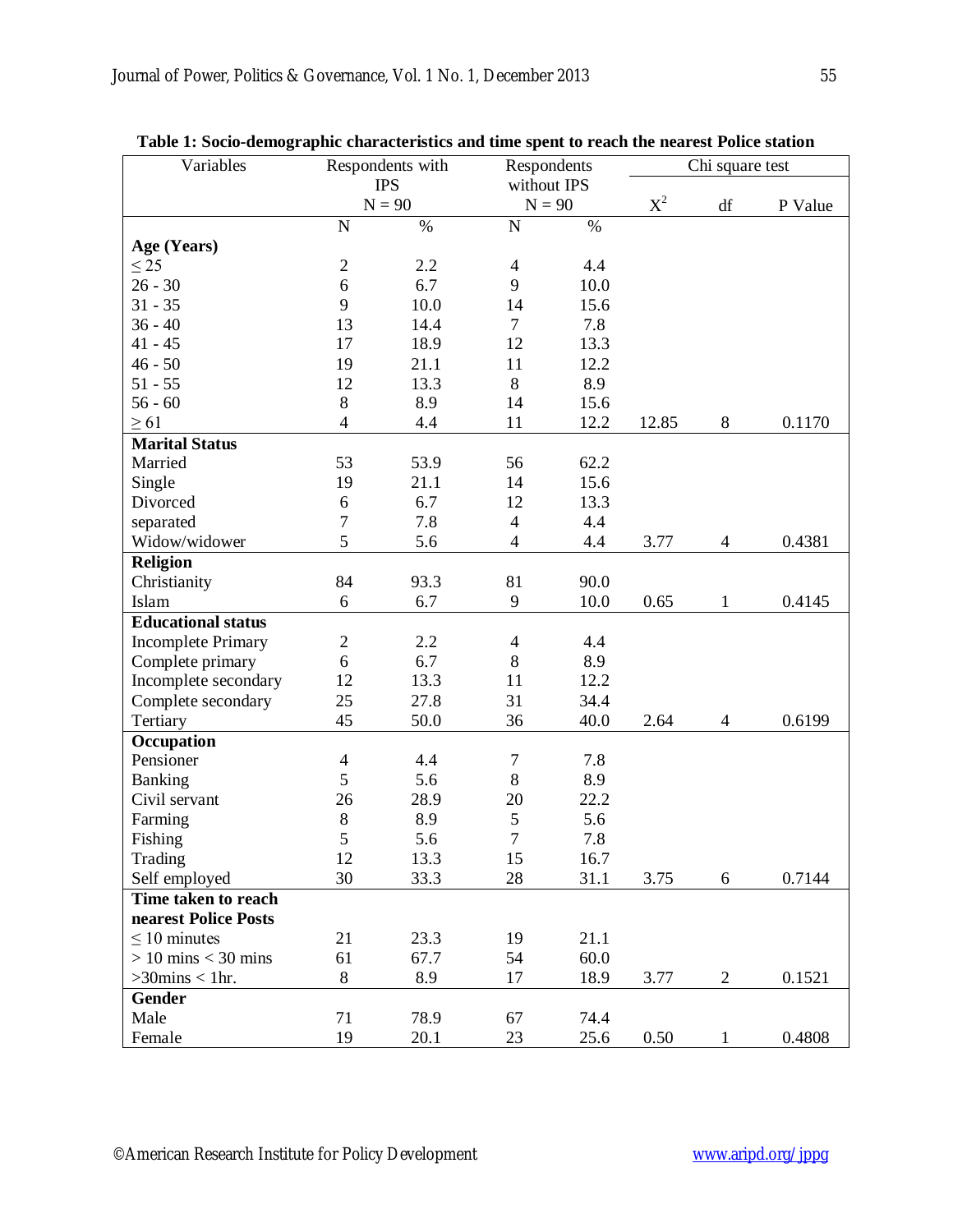| <b>Stated</b> | Respond    | Respect   | Handle    | Treat all | Maintain     | Take       | Work      |
|---------------|------------|-----------|-----------|-----------|--------------|------------|-----------|
| categories    | quickly to | rights of | disputes  | people    | good         | account    | with      |
|               | urgent     | citizens  | between   | fairly    | relationship | of public  | others to |
|               | calls      |           | people    |           | with         | opinion    | improve   |
|               |            |           | and group |           | complainants | when       | security  |
|               |            |           |           |           |              | deciding   | and       |
|               |            |           |           |           |              | police     | access to |
|               |            |           |           |           |              | priorities | justice   |
| Strongly      | 2.22       | 1.67      | 7.78      | 4.44      | 6.67         | 4.44       | 6.11      |
| agree         |            |           |           |           |              |            |           |
| Agree         | 15.00      | 20.00     | 49.44     | 8.89      | 25.00        | 13.33      | 37.22     |
| Uncertain     | 11.11      | 39.44     | 21.67     | 17.22     | 26.11        | 28.33      | 28.89     |
| Disagree      | 41.67      | 29.44     | 15.00     | 35.56     | 25.00        | 27.22      | 21.67     |
| Strongly      | 30.00      | 9.44      | 5.56      | 33.89     | 17.22        | 26.67      | 6.11      |
| disagree      |            |           |           |           |              |            |           |
| <b>Mean</b>   | 2.27       | 2.89      | 3.32      | 2.23      | 2.93         | 2.53       | 3.26      |
| Std.          | 1.07       | 0.86      | 1.05      | 1.12      | 1.12         | 1.12       | 0.98      |

## **Table 2: Respondents' evaluation of police attitude with community members based on seven stated categories, N = 180 (%)**

**Table 3: Comparison of respondents' experience of personal/household crime victimization and fear of crime in wards with IPS and wards without IPS**

| Types of crime and    | Wards with   | Wards without | $\overline{\text{X}}^{2}$ | p values |
|-----------------------|--------------|---------------|---------------------------|----------|
| experience            | IPS $(\% )$  | IPS $(\% )$   |                           |          |
| <b>Victimization</b>  |              |               |                           |          |
| Assault               | 15/90(16.7)  | 38/90 (42.2)  | 14.15                     | 0.0002   |
| Armed robbery         | 2/90(2.2)    | 42/90 (46.7)  | 48.13                     | 0.0000   |
| <b>Burglary</b>       | 18/90(20.0)  | 22/90 (24.4)  | 0.51                      | 0.4732   |
| Kidnapping            | 7/90(7.8)    | 5/90(5.6)     | 0.36                      | 0.5501   |
| Murder                | 3/90(3.3)    | 1/90(1.1)     | 1.02                      | 0.3118   |
| Rape                  | 6/90(6.7)    | 11/90(12.2)   | 1.62                      | 0.2025   |
| Theft                 | 27/90 (30.0) | 52/90 (57.8)  | 14.10                     | 0.0001   |
| Fighting by area boys | 29/90 (32.2) | 47/90 (52.2)  | 7.38                      | 0.0066   |
| Snatching of handbags | 29/90 (32.2) | 27/90 (30.0)  | 0.10                      | 0.7474   |
| Fear of crime         |              |               |                           |          |
| Assault               | 19.90(21.1)  | 26/90 (28.9)  | 1.45                      | 0.2282   |
| Armed robbery         | 48/90 (53.6  | 81/90 (90.0)  | 17.49                     | 0.0000   |
| <b>Burglary</b>       | 12/90 (13.3) | 74/90 (90.0)  | 85.59                     | 0.0000   |
| Kidnapping            | 27/90 (30.0) | 38/90 (42.2)  | 2.91                      | 0.0878   |
| Murder                | 18/90 (20.0) | 23/90(25.6)   | 0.79                      | 0.3742   |
| Rape                  | 12/90(13.3)  | 15/90(16.7)   | 0.39                      | 0.5312   |
| Theft                 | 16/90 (17.8) | 59/90 (65.6)  | 42.26                     | 0.0000   |
| Fighting by area boys | 23/90(25.6)  | 54/90(60.0)   | 4.26                      | 0.0389   |
| Snatching of handbags | 31/90 (34.4) | 38/90 (42.2)  | 1.15                      | 0.2823   |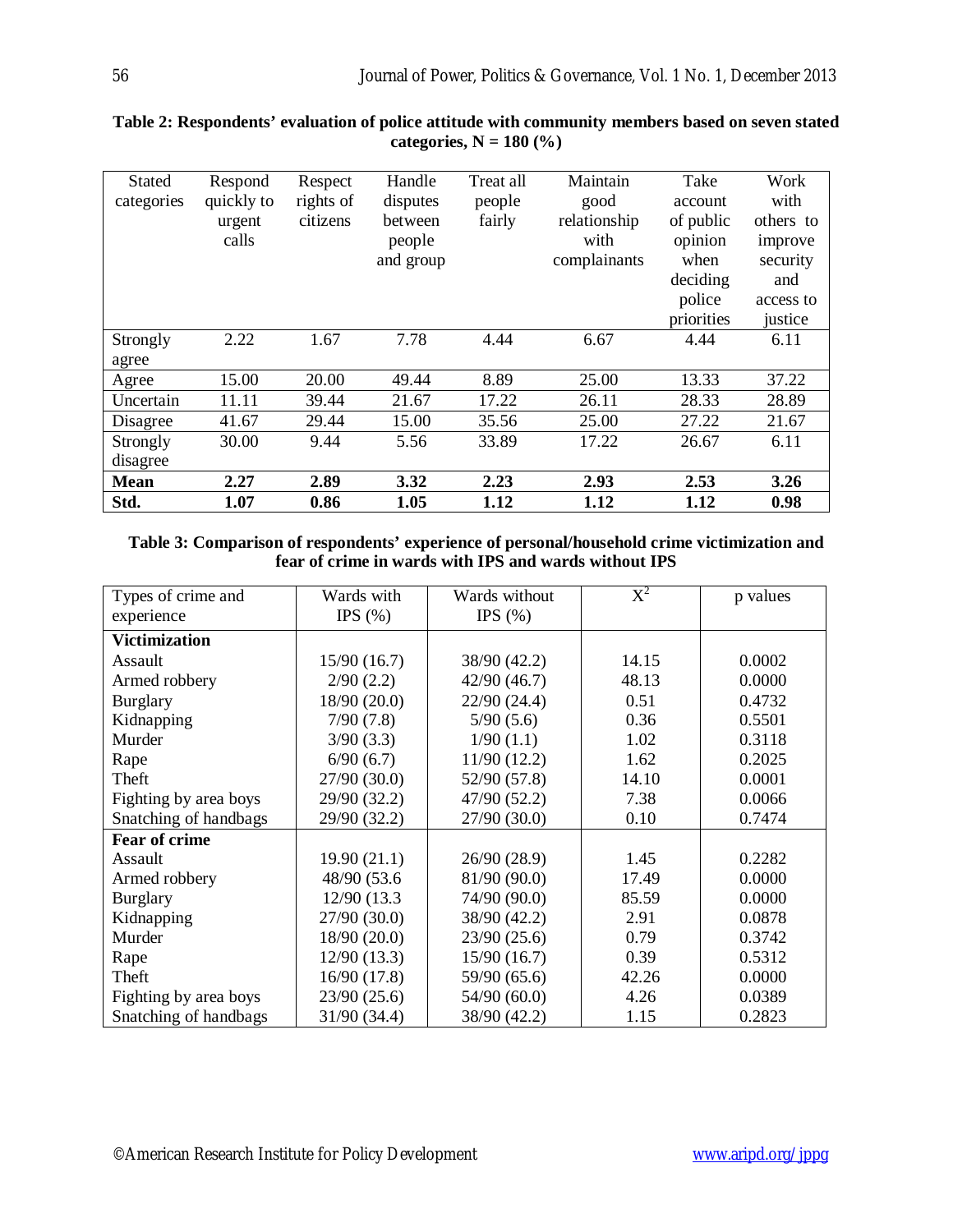| Variables      |                          | Wards with IPS |                   | Wards without IPS |                    |
|----------------|--------------------------|----------------|-------------------|-------------------|--------------------|
|                |                          | <b>OR</b>      | 95% CI            | <b>OR</b>         | 95% CI             |
|                | <b>Victimization of:</b> |                |                   |                   |                    |
| $\mathbf{1}$   | Assault                  | 1.00           |                   | 1.00              |                    |
| $\overline{2}$ | Armed robbery            | 0.11           | $(0.01 - 0.52)^*$ | 1.20              | $(0.64 - 2.25)$    |
| 3              | <b>Burglary</b>          | 1.25           | $(0.55 - 2.85)$   | 0.44              | $(0.22 - 0.58)^*$  |
| 4              | Kidnapping               | 0.42           | $(0.15 - 1.18)$   | 0.08              | $(0.02 - 0.23)^*$  |
| 5              | Murder                   | 0.17           | $(0.03 - 0.65)^*$ | 0.02              | $(0.00 - 0.10)^*$  |
| 6              | Rape                     | 0.36           | $(0.11 - 1.04)^*$ | 0.37              | $(0.18 - 0.74)^*$  |
| $\overline{7}$ | Theft                    | 2.14           | $(0.99 - 4.72)$   | 1.87              | $(0.99 - 3.54)$    |
| 8              | Fighting by area boys    | 2.38           | $(1.11 - 5.21)$   | 1.50              | $(0.80 - 2.81)$    |
| 9              | Snatching of handbags    | 2.38           | $(1.11 - 5.21)$   | 2.58              | $(1.50 - 5.55)^*$  |
|                | Fear of:                 |                |                   |                   |                    |
| 10             | Assault                  | 1.00           |                   | 1.00              |                    |
| 11             | Armed robbery            | 4.27           | $(2.12 - 8.68)^*$ | 22.15             | $(9.11 - 52.55)$   |
| 12             | <b>Burglary</b>          | 0.57           | $(0.24 - 1.35)$   | 11.38             | $(5.32 - 24.70)$   |
| 13             | Kidnapping               | 1.67           | $(0.77 - 3.34)$   | 1.80              | $(0.93 - 3.50)$    |
| 14             | Murder                   | 0.93           | $(0.43 - 2.04)$   | 0.85              | $(0.42 - 1.72)$    |
| 15             | Rape                     | 0.57           | $(0.24 - 1.35)$   | 0.49              | $(0.23 - 1.07)$    |
| 16             | Theft                    | 0.81           | $(0.36 - 1.80)$   | 4.68              | $(2.38 - 9.27)$    |
| 17             | Fighting by area boys    | 1.25           | $(0.61 - 2.72)$   | 3.69              | $(1.90 - 7.22)^*$  |
| 18             | Snatching of handbags    | 1.96           | $(0.96 - 4.07)$   | 9.85              | $(4.69 - 20.90)^*$ |

**Table 4: Logistic regression predicting the odds of crime victimization and fear of crime in the**  study area  $(N = 180)$ 

|                                            | Category of rating $(\%)$ : |           |           |
|--------------------------------------------|-----------------------------|-----------|-----------|
| <b>Activities</b>                          | <b>Yes</b>                  | No.       | Sometimes |
| Patrol at night                            | 82(91.1)                    |           | 8(8.9)    |
| Patrol during the day                      | 4(4.4)                      | 80 (88.9) | 6(0.7)    |
| Provide security in the market             | 16(17.8)                    | 74 (82.2) |           |
| Arrest and detain suspects                 | 14(15.6)                    | 5(5.6)    | 71(78.9)  |
| Arrest and handover suspects to the Police | 84 (93.3)                   |           | 6(6.7)    |
| Settle disputes and disagreement           | 19(21.1)                    | 67(74.4)  | 4(4.4)    |
| Extort money from community members        | 15(16.7)                    | 54(60.0)  | 21(23.3)  |
| Take bribe to release suspects             | 17(18.9)                    | 38 (42.2) | 35 (38.9) |
| Are used by powerful people to make arrest | 13 (14.4)                   | 29(32.2)  | 48 (53.3) |
| Are used by Politicians as thugs           | 32(35.6)                    | 28(31.1)  | 30(33.3)  |